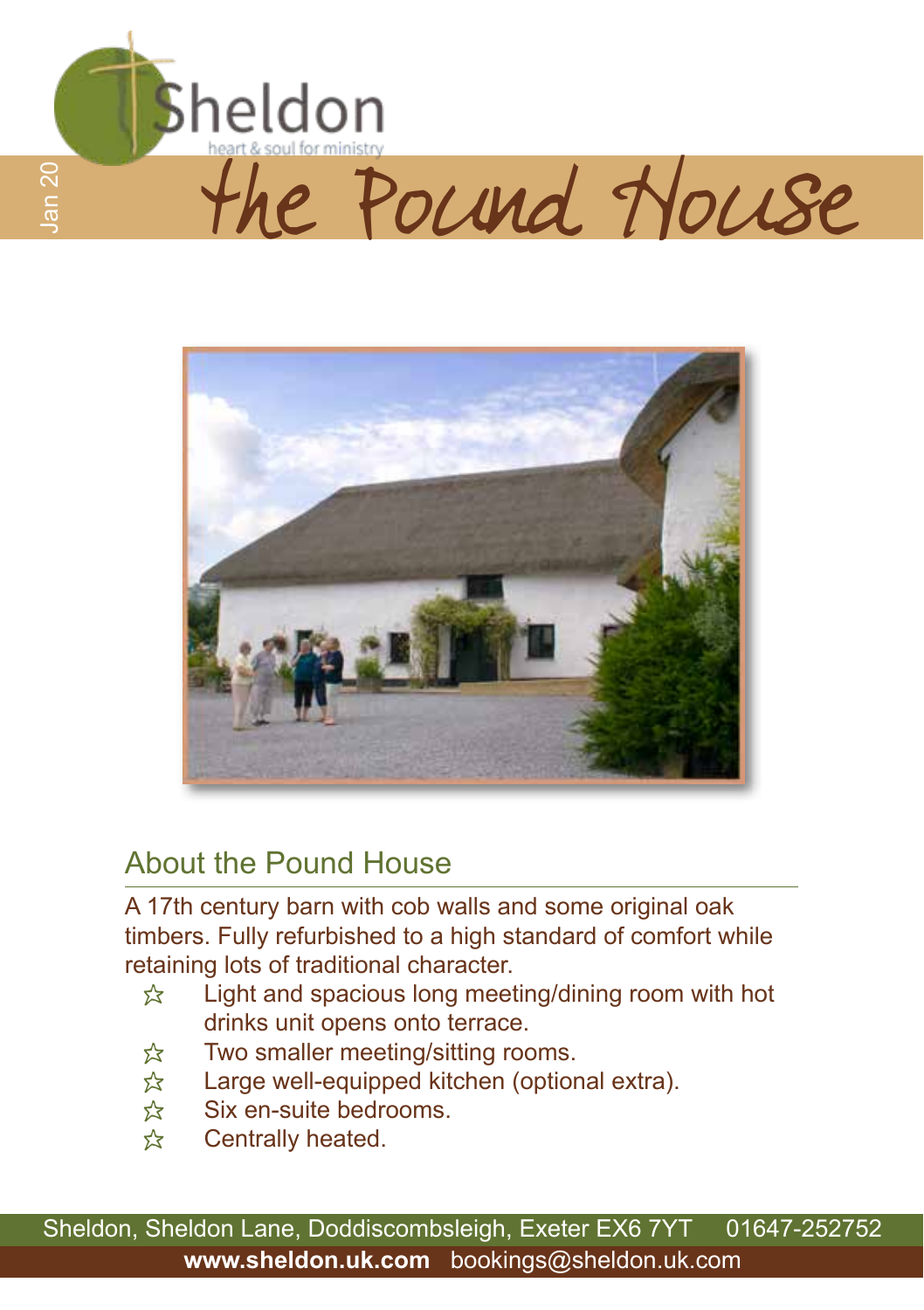# **Pound House downstairs**



Dining Room

 $\hat{\varphi}$  seats 40-45, folding tables and chairs, easy to move.

 $\hat{x}$  sliding doors onto terrace with lovely views across the valley.

☆ underfloor heating.<br>☆ drinks unit with boil

drinks unit with boiling and cold water, sink, fridge, etc.

Kitchen (optional extra)

 $\hat{\mathcal{X}}$  3 electric ovens, 8 electric hotplates, electric grill, microwave.

 $\hat{\mathbf{x}}$  fridge, larder fridge, freezer.

 $\hat{\mathbb{X}}$  dishwasher, hot cupboard (wheels into dining room).<br> $\hat{\mathbb{X}}$  fully equipped with cooking utensils, crockery, cutlery

fully equipped with cooking utensils, crockery, cutlery etc.

### Quiet Lounge

 $\hat{\mathcal{R}}$  seats 10 in very comfy armchairs.

Cider Press lounge

 $\hat{\mathbb{X}}$  seats 20 in comfortable upholstered chairs and sofas. Toilets and showers

 $\hat{x}$  suitable for use by members of group bringing tent or caravan.

Sheldon, Sheldon Lane, Doddiscombsleigh, Exeter EX6 7YT 01647-252752 **www.sheldon.uk.com** bookings@sheldon.uk.com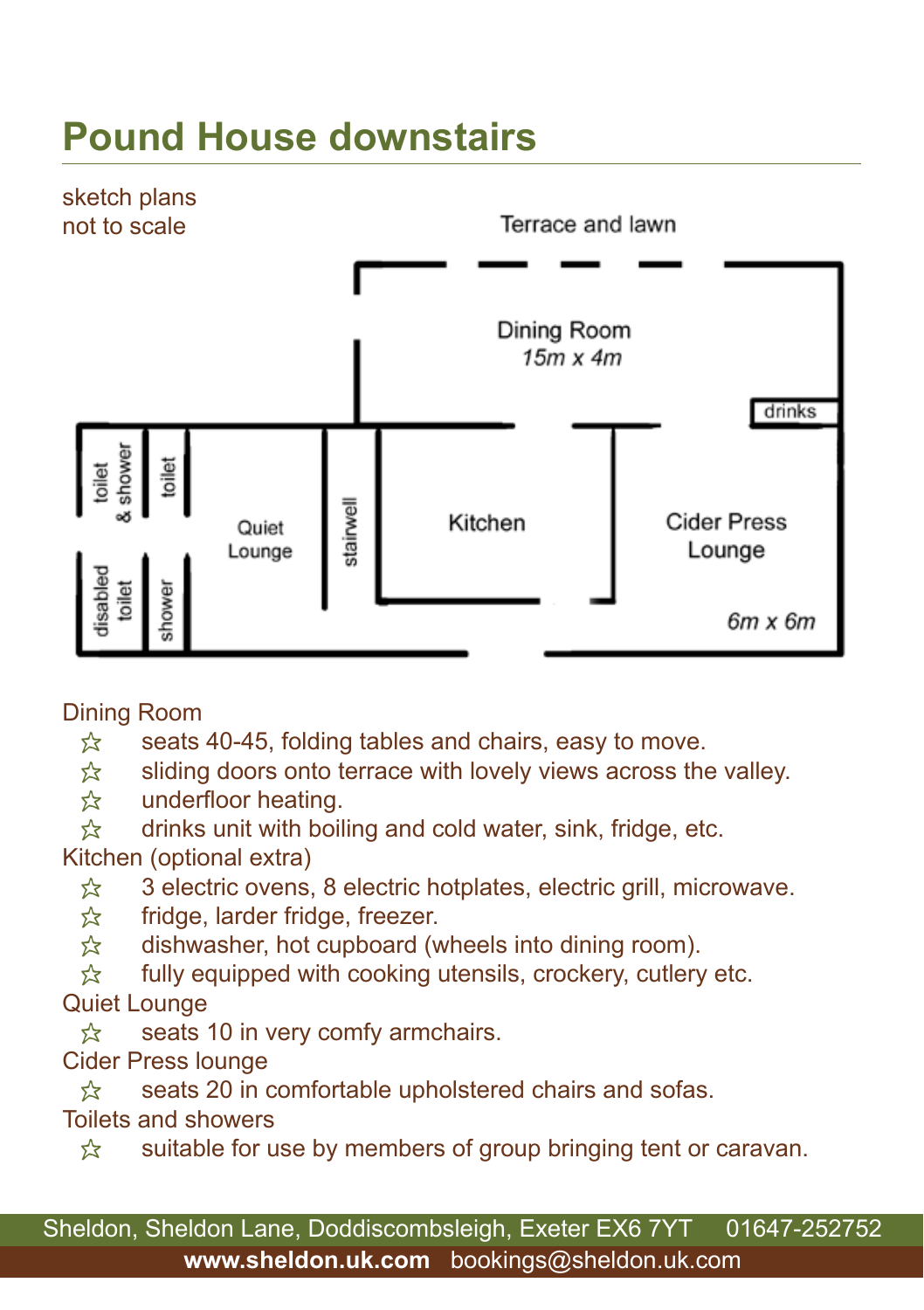## **Pound House upstairs**



Six en-suite bedrooms - 2 single, 4 twin/double

#### Each room has

- $\hat{x}$  small table with upholstered upright chair.
- $\frac{1}{22}$  two 3-drawer bedside cabinets.
- $\hat{\mathbf{x}}$  hanging rail and hangers.

#### Each bed is supplied with

- $\approx$  2 pillows each with an under-slip.
- $\hat{x}$  2 blankets folded in a bag.
- $\hat{\mathbb{X}}$  mattress protector and under-sheet.

#### Guests bring with them either

- $\hat{\mathbb{X}}$  sleeping bag and pillow slips, or  $\hat{\mathbb{X}}$  bottom sheet, duvet and pillow s
- bottom sheet, duvet and pillow slips, or
- $\hat{\mathbb{X}}$  two sheets and pillow slip.

#### Additional notes:

- $\hat{x}$  Some extra mattresses can be provided depending on the type of group, age, etc.
- $\hat{\mathcal{R}}$  Room 6 is small (but perfectly formed!)